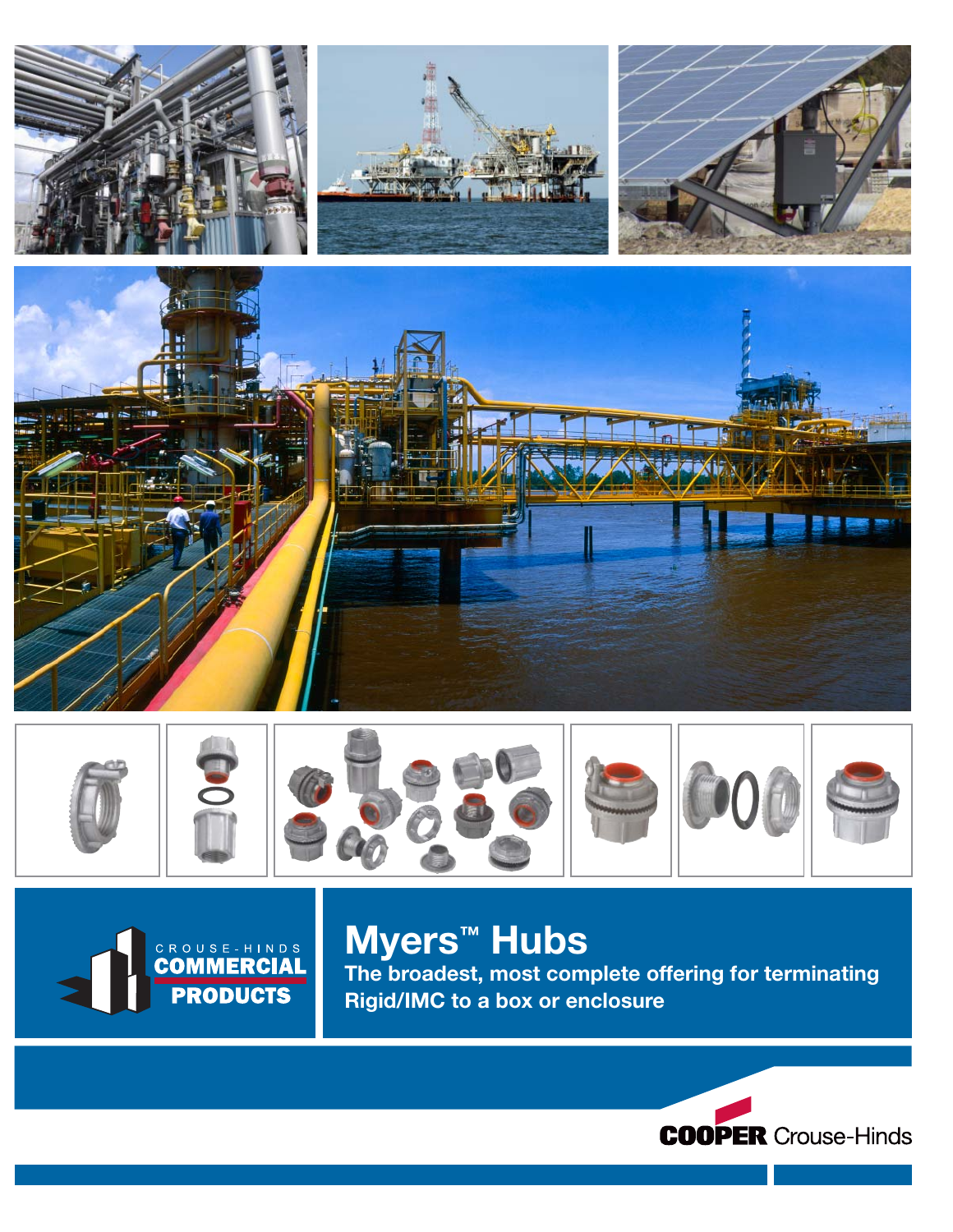# Myers™ Hubs

# The Original! Often imitated, never duplicated! Available in a wide range of sizes, materials and ratings to meet virtually any customer application!

Myers<sup>™</sup> is the industry leader others have attempted to duplicate but is unparalleled in selection, capability and dependability. In addition to being the most recognized brand of hub on the market, Myers offers larger stainless hub trade sizes, aluminum hubs, ATEX approved hubs, cap-offs, drains, and more!



## Applications:

- Myers hubs are used in the termination of electrical circuits through wall of the enclosure
- Designed for use indoors or outdoors with rigid conduit and IMC
- Ideal for pharmaceutical, chemical and food processing, pulp/paper, nuclear, solar and commercial construction applications
- Suitable for use in environmentally demanding applications, including those with the presence of chemicals, such as acetic, citric and salt water
- Suitable for use in hazardous (classified) locations

#### Features:

- Wide range of styles, trade sizes and materials to meet customer requirements and preferences
- Multiple certifications provide users peace of mind
- Easy installation and smooth pulling service for labor savings
- Tapered female threads for rigid/IMC conduit, NPSM male threads

#### **Certifications and Compliances:**

- NEC/CEC:
	- Class I, Division 2 Class II, Division 1 & 2 Class III, Division 1 & 2 Class I, Zone 1, AEx e II
- Class I, Zone 1, Ex e II
- UL Listed UL Standard 514B
- CSA Certified Certified by UL to CSA Standard C22.2 No. 18
- NEMA Type 2, 3, 3R, 4, 4X, 12 (std & ground hub)

#### Standard Materials:

- Nut: Zinc (Zamek-2, Zamek-3), Aluminum (Al 360), Stainless (316)
- Body: Zinc (Zamek-2, Zamek-3), Aluminum (Al 360), Stainless (316)

• ATEX Certified to EN60079-0:2009, EN60079-7:2007 and

• IEC:

- EN60079-14 Standards • ATEX Certified ITS12ATEX47591X 2G Ex e IIC Gb Ta
- (-15°C to120°C) • IECEx Certified IECEX ETL 12.0009X to IEC 60079-0:2007-10, Edition 5 and IEC 60079-7:2006-07, Edition 4
	- IECEx-Ex e II Gb Ta (-15°C to 120°C)
- IP66

- Standard Finishes:
- Aluminum: Natural
- Zinc: Natural
- Stainless: Natural
- Insuliner: Lexan
- O-Ring: Gasket Vi Ton
- Ground Screw: Steel/Stainless Steel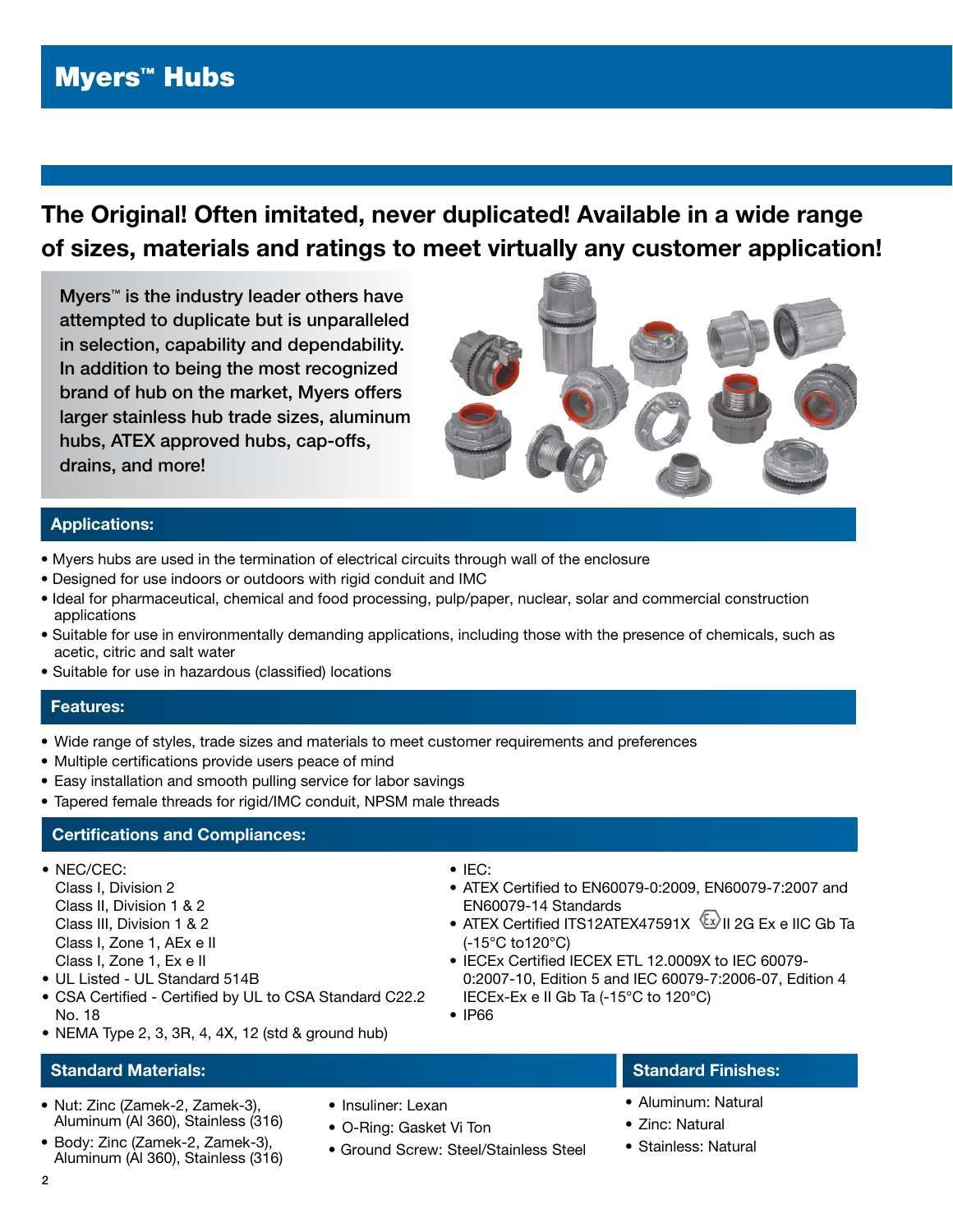



#### Design Features

- A Vibration-proof Strong, oversize nut with radial serrations assures flush installation and positive grounding. i
- **B** Grounding Screw for added safety.
- Captive O-Ring Gasket Impervious to corrosive moisture and petroleum **Captive O-Ring Gasket** - Impervious to corrosive moisture and pet<br>products. Gasket assures positive water and dust-tight installations.
- **D** Precision Machine Cut NPT Threads Positive fit and simple installation.
- **B** No Welding Unique serrations on both nut and hub bite into metal assuring a positive electrical ground. (UL approved for use with service a entrance conduit).
- Posi-Lok Insulated Throat Cannot come out. Standard in sizes from  $1/z$ " through 4". F

#### Hub Basic Scru-Tite®

Hubs are ideal for general use with rigid conduit. Provides positive seal and electrical ground.

> Available in trade sizes <sup>3</sup>/<sub>8</sub>" through 6"



Combines all of the features of the Hub Basic Scru-Tite® plus the additional feature of the grounding

Ground Hub

screw on the locknut.

## ATEX Rated Hub

Hub is listed for use in hazardous (classified) locations to IECEx-ATEX certifications. Ideal for global requirements and OEM's shipping material worldwide.



## Through-Bulkhead **Fitting**

Hubs are the perfect method for installing hubs on cast boxes or through thicker walls.



## Metric to NPT Adapter

Used to convert a threaded metric entry to a NPT entry.



## Drain Plugs

Designed to install in the bottom of an enclosure to drain any accumulated condensation. Available in aluminum or stainless steel construction.



## Cap-Off

Designed to install in enclosure to provide environmental cap for unused entries or knockouts.

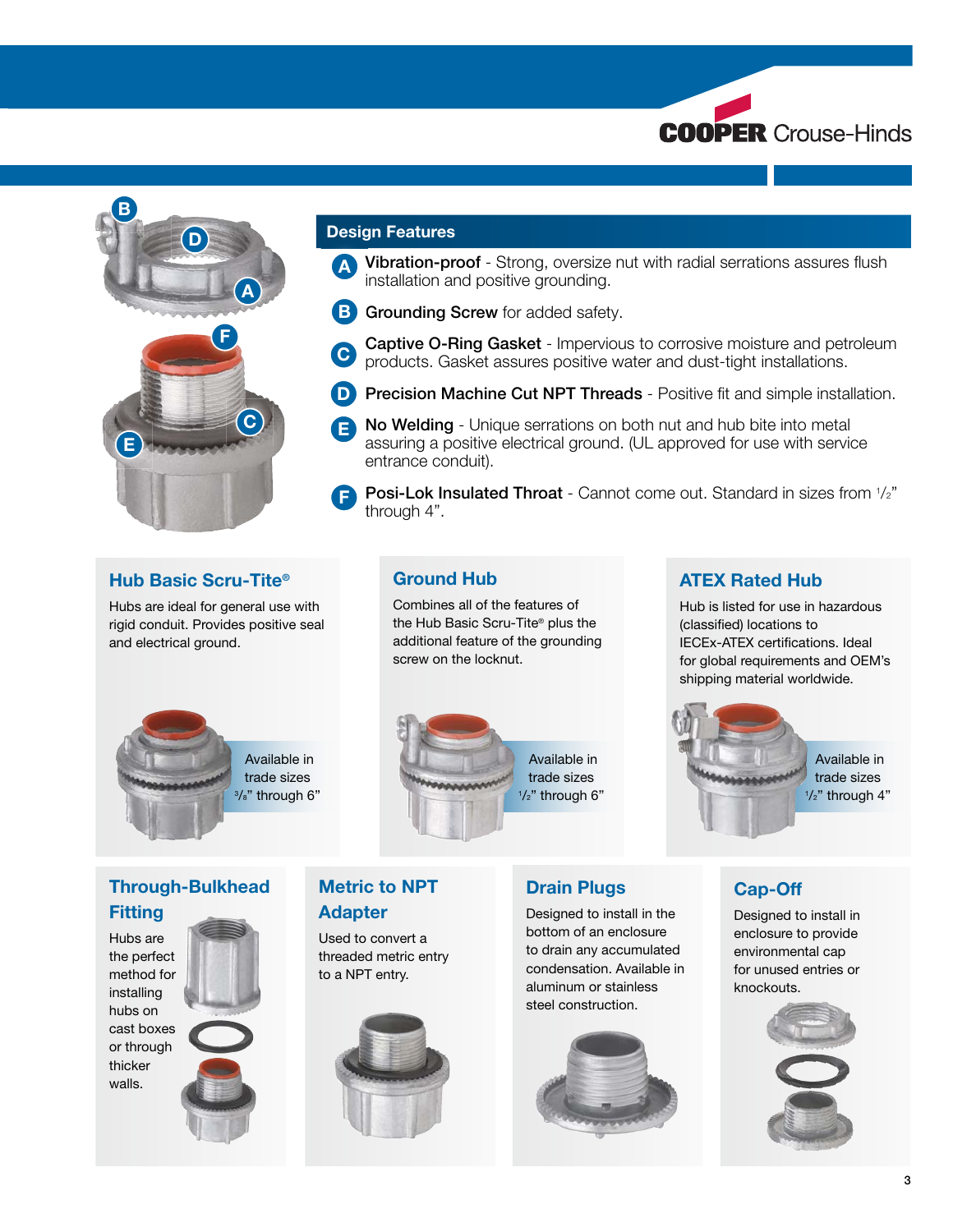# Hub Basic Scru-Tite® NEMA 2, 3, 3R, 4, 4X and 12

#### Zinc

UL File No. E-27258





| Cat. #          | Size           | Unit<br>Qty.   |
|-----------------|----------------|----------------|
| ST 03+          | 3/8"           | 25             |
| ST 1†           | $\frac{1}{2}$  | 25             |
| ST 2+           | 3/4"           | 25             |
| ST 3†           | 1"             | 25             |
| <b>ST 4+</b>    | $1\frac{1}{4}$ | 10             |
| ST 5†           | 11/2"          | 10             |
| ST 6†           | 2"             | 10             |
| ST 7†           | $2^{1/2}$      | 5              |
| ST 8            | 3"             | $\overline{c}$ |
| ST <sub>9</sub> | $3^{1/2}$ "    | 2              |
| <b>ST 10</b>    | 4"             | 2              |
| ST 11*          | 5"             | 1              |
| ST 12*          | 6"             |                |

†Optional Nickel-Chrome Plate Finish. Add suffix -CP. \*Not supplied with insulator.

# Aluminum

UL File No. E-27258

 $(\mathbb{Q})$   $_{c}(\mathbb{Q})$ 



|                  |                 | Unit |
|------------------|-----------------|------|
| $Cat.$ #         | Size            | Qty. |
| STA <sub>1</sub> | $\frac{1}{2}$ " | 25   |
| STA <sub>2</sub> | 3/4"            | 25   |
| STA <sub>3</sub> | 1"              | 25   |
| STA <sub>4</sub> | $1\frac{1}{4}$  | 10   |
| STA <sub>5</sub> | 11/2            | 10   |
| STA 6            | 2"              | 10   |
| STA <sub>7</sub> | $2^{1/2}$       | 5    |
| STA <sub>8</sub> | 3"              | 2    |
| STA <sub>9</sub> | $3^{1/2}$ "     | 2    |
| <b>STA 10</b>    | 4"              | 2    |
| <b>STA 11*</b>   | 5"              | 1    |
| <b>STA 12*</b>   | 6"              |      |

\*Not supplied with insulator.



# Ground Hub NEMA 2, 3, 3R, 4, 4X and 12

| <b>Zinc</b><br>UL File No. E-59509 |                | Unit           | Max. Copper<br><b>Ground Wire Size</b> |     |
|------------------------------------|----------------|----------------|----------------------------------------|-----|
| <b>Cat. #</b>                      | Size           | Qty.           | CSA <sup>+</sup>                       | UL‡ |
| STG <sub>1</sub>                   | 1/2"           | 25             | #8                                     | #8  |
| STG <sub>2</sub>                   | 3/4"           | 25             | #8                                     | #8  |
| STG <sub>3</sub>                   | 1"             | 25             | #8                                     | #8  |
| STG 4                              | 11/4"          | 10             | #8                                     | #8  |
| STG <sub>5</sub>                   | 11/2"          | 10             | #6                                     | #8  |
| STG 6                              | 2"             | 10             | #4                                     | #8  |
| STG 7                              | $2^{1/2}$ "    | 5              | #2                                     | #6  |
| STG <sub>8</sub>                   | 3"             | 2              | 1/0                                    | #6  |
| STG 9                              | $3\frac{1}{2}$ | $\overline{2}$ | 2/0                                    | #6  |
| <b>STG 10</b>                      | 4"             | $\overline{2}$ | 2/0                                    | #4  |
| <b>STG 11*</b>                     | 5"             | 1              | 2/0                                    | #2  |
| <b>STG 12*</b>                     | 6"             |                | 3/0                                    | #1  |
| *Nlat aupplied with inquirer       |                |                |                                        |     |

\*Not supplied with insulator. ‡Use of wire terminal is required by CSA & recommended by UL for wire gauges over 10 AWG.

Aluminum UL File No. E-59509

 $\circledR$   $\circledR$ 



| Max. Copper             |  |
|-------------------------|--|
| <b>Ground Wire Size</b> |  |

|                   |                | Unit           |      |     |
|-------------------|----------------|----------------|------|-----|
| $Cat.$ #          | <b>Size</b>    | Qty.           | CSA‡ | UL‡ |
| STAG <sub>1</sub> | 1/2"           | 25             | #8   | #8  |
| STAG <sub>2</sub> | 3/4"           | 25             | #8   | #8  |
| <b>STAG3</b>      | 1"             | 25             | #8   | #8  |
| STAG <sub>4</sub> | $1\frac{1}{4}$ | 10             | #8   | #8  |
| STAG <sub>5</sub> | $1\frac{1}{2}$ | 10             | #6   | #8  |
| STAG <sub>6</sub> | 2"             | 10             | #4   | #8  |
| <b>STAG7</b>      | $2^{1/2}$      | 5              | #2   | #6  |
| <b>STAG 8</b>     | 3"             | 2              | 1/0  | #6  |
| STAG <sub>9</sub> | $3^{1/2}$ "    | $\overline{2}$ | 2/0  | #6  |
| STAG 10           | 4"             | $\overline{2}$ | 2/0  | #4  |
| <b>STAG 11*</b>   | 5"             | 1              | 3/0  | #2  |
| <b>STAG 12*</b>   | 6"             |                | 3/0  | #1  |

\*Not supplied with insulator. ‡Use of wire terminal is required by CSA & recommended by UL for wire gauges over 10 AWG.

# Stainless Steel Type 316

UL File No. E-59509

 $\circledR$  . $\circledR$ 



Max. Copper Ground Wire Size

|                   |                | Unit           |      |     |
|-------------------|----------------|----------------|------|-----|
| Cat. #            | <b>Size</b>    | Qty.           | CSA‡ | UL‡ |
| SSTG <sub>1</sub> | 1/2"           | 10             | #8   | #8  |
| SSTG <sub>2</sub> | 3/4"           | 10             | #8   | #8  |
| <b>SSTG3</b>      | 1"             | 10             | #8   | #8  |
| <b>SSTG4</b>      | $1\frac{1}{4}$ | 5              | #8   | #8  |
| <b>SSTG5</b>      | 11/2"          | 5              | #6   | #8  |
| <b>SSTG6</b>      | 2"             | 5              | #4   | #8  |
| SSTG <sub>7</sub> | $2\frac{1}{2}$ | 2              | #2   | #6  |
| <b>SSTG8</b>      | 3"             | 2              | 1/0  | #6  |
| <b>SSTG 9</b>     | $3\frac{1}{2}$ | $\overline{2}$ | 2/0  | #6  |
| <b>SSTG 10</b>    | 4"             | 2              | 2/0  | #4  |

‡Use of wire terminal is required by CSA & recommended by UL for wire gauges over 10 AWG.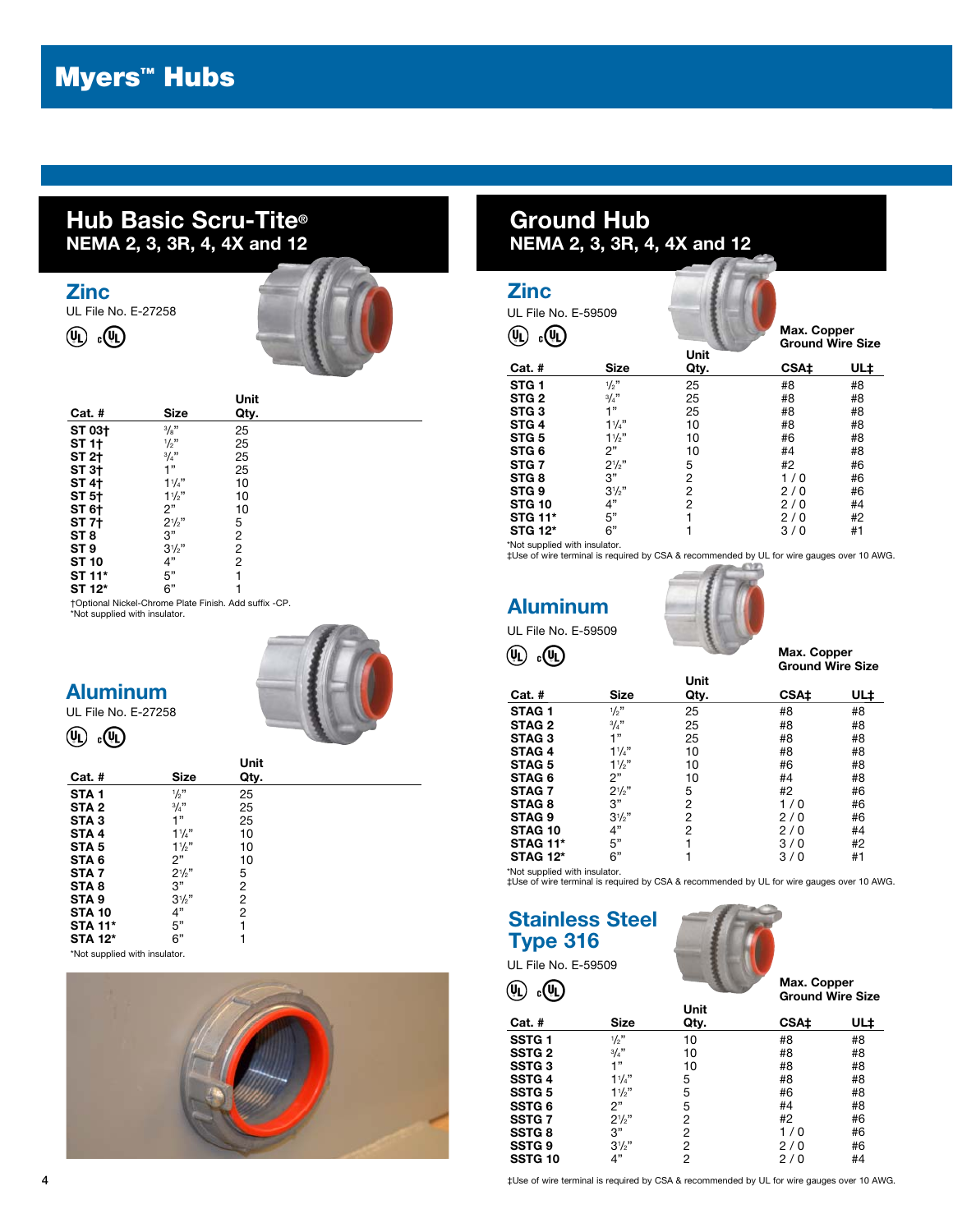

## ATEX Hazardous Location Hub with Increased Safety Ground Terminal

NEMA 2, 3, 3R, 4, 4X and IP66

## ATEX and IEC Ex Approval with INTERTEK SEMKO ITS12ATEX47591X IECEx ETL 12.0009X

## **Zinc**

 $\langle \xi_{\text{X}} \rangle$  II 2 G Ex e IIC Gb Ta (-15°C to 120°C) IECEx - Ex e II Gb Ta (-15°C to 120°C)



## UL File No. E-187273  $(\mathbf{u})$   $_{c}(\mathbf{u})$  IEC RECEX

Class I, Zone 1, AEx e II Class I, Zone 1, Ex e II

#### Max. Copper Ground Wire Size

| Cat. #            | Size           | Unit Qty. | <b>CSA±</b> | UL‡ |
|-------------------|----------------|-----------|-------------|-----|
| STGK <sub>1</sub> | 1/2"           | 10        | #8          | #8  |
| STGK <sub>2</sub> | 3/4"           | 10        | #8          | #8  |
| STGK <sub>3</sub> | 1"             | 10        | #8          | #8  |
| STGK <sub>4</sub> | 11/4"          | 5         | #8          | #8  |
| STGK <sub>5</sub> | $1\frac{1}{2}$ | 5         | #6          | #8  |
| STGK 6            | 2"             | 5         | #4          | #8  |
| STGK <sub>7</sub> | $2\frac{1}{2}$ | 2         | #2          | #6  |
| STGK <sub>8</sub> | 3"             | 2         | 1/0         | #6  |
| STGK 9            | $3\frac{1}{2}$ | 2         | 2/0         | #6  |
| STGK 10           | 4"             | 2         | 2/0         | #4  |

‡Use of wire terminal is required by CSA & recommended by UL for wire gauges over 10 AWG.

# Stainless Steel

 $\langle \xi_{\mathbf{X}} \rangle$  II 2 G Ex e IIC Gb Ta (-15°C to 120°C) IECEx - Ex e II Gb Ta (-15°C to 120°C)



Ground Wire Size

 $(\psi_L)$   $_{c}(\psi_L)$  IEC IECEX

Class I, Zone 1, AEx e II Class I, Zone 1, Ex e II

UL File No. E-187273

| <b>Size</b>    | Unit Qty. | <b>CSA±</b> | UL‡ |
|----------------|-----------|-------------|-----|
| 1/2"           | 10        | #8          | #8  |
| 3/4"           | 10        | #8          | #8  |
| 1"             | 10        | #8          | #8  |
| $11_{4}$       | 5         | #8          | #8  |
| $1\frac{1}{2}$ | 5         | #6          | #8  |
| 2"             | 5         | #4          | #8  |
| 21/2"          | 2         | #2          | #6  |
| 3"             | 2         | 1/0         | #6  |
| $3\frac{1}{2}$ | 2         | 2/0         | #6  |
| 4"             | 2         | 2/0         | #4  |
|                |           |             |     |

‡Use of wire terminal is required by CSA & recommended by UL for wire gauges over 10 AWG.



# Through-Bulkhead Fitting

| <b>Zinc</b><br>UL File No. E-27258<br>$_{\rm e}$ (મિ<br>$\left(\!\left(\!\left[0\right]\!\right)\!\right)$                             |                                                                                   |                                                              |  |
|----------------------------------------------------------------------------------------------------------------------------------------|-----------------------------------------------------------------------------------|--------------------------------------------------------------|--|
| Cat. #                                                                                                                                 | <b>Size</b>                                                                       | Unit Qty.                                                    |  |
| STTB <sub>1</sub>                                                                                                                      | 1/2"                                                                              | 5                                                            |  |
| STTB <sub>2</sub>                                                                                                                      | 3/4"                                                                              |                                                              |  |
| STTB <sub>3</sub>                                                                                                                      | 1"                                                                                |                                                              |  |
| STTB <sub>4</sub>                                                                                                                      | $11_{4}$                                                                          |                                                              |  |
| STTB <sub>5</sub><br>STTB <sub>6</sub>                                                                                                 | 11/2"<br>2"                                                                       |                                                              |  |
| STTB <sub>7</sub>                                                                                                                      | $2^{1/2"}$                                                                        |                                                              |  |
| STTB <sub>8</sub>                                                                                                                      | 3"                                                                                | 55554222                                                     |  |
| STTB <sub>9</sub>                                                                                                                      | 31/2"                                                                             |                                                              |  |
| STTB <sub>10</sub>                                                                                                                     | 4"                                                                                |                                                              |  |
| <b>Aluminum</b><br>UL File No. E-27258<br>$_{c}$ (h<br>(JL)                                                                            |                                                                                   |                                                              |  |
| Cat. #                                                                                                                                 | <b>Size</b>                                                                       | Unit Qty.                                                    |  |
| STTBA <sub>1</sub><br>STTBA <sub>2</sub><br>STTBA3<br>STTBA 4<br>STTBA <sub>5</sub><br><b>STTBA6</b><br><b>STTBA7</b><br><b>STTBA8</b> | $\frac{1}{2}$ "<br>3/4"<br>1"<br>$1\frac{1}{4}$<br>11/2"<br>2"<br>$2^{1/2}$<br>3" | 5<br>5555<br>5<br>$\overline{\mathcal{L}}$<br>$\overline{2}$ |  |

# Through-Bulkhead Fitting without Nipples



#### Packaged as two pieces unassembled

| --             |                |           |  |
|----------------|----------------|-----------|--|
| $Cat.$ #       | <b>Size</b>    | Unit Qty. |  |
| <b>STTTBA1</b> | 1/2"           | 5         |  |
| STTTBA 2       | 3/4"           | 5         |  |
| STTTBA3        | 1"             | 5         |  |
| <b>STTTBA4</b> | $11_{4}$       | 5         |  |
| STTTBA 5       | $1\frac{1}{2}$ | 5         |  |
| STTTBA6        | יפ             | 5         |  |
|                |                |           |  |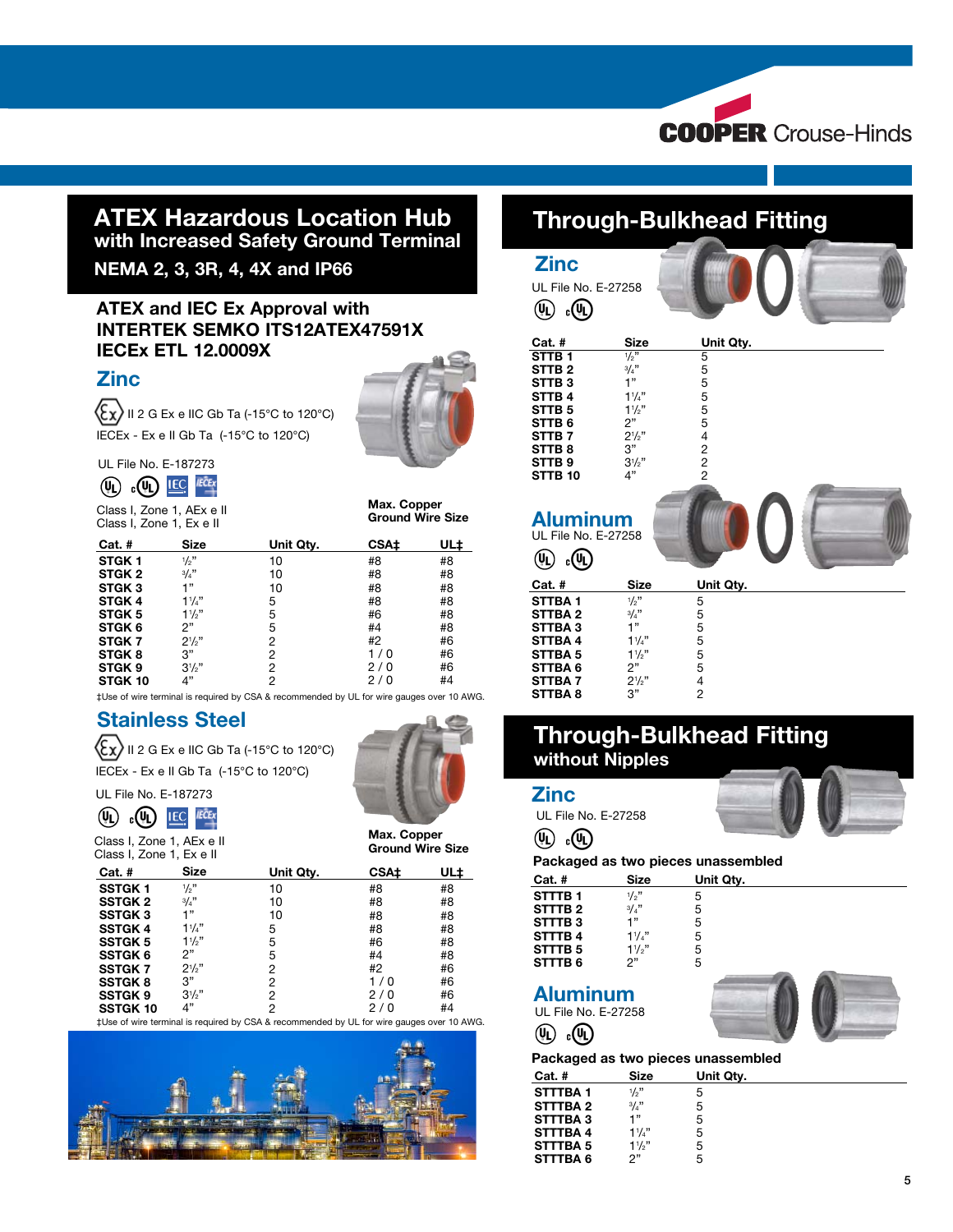# Myers™ Hubs

# Metric to NPT Adapter



## **Zinc**

| Cat. #           | Size                    | Unit Qty. |
|------------------|-------------------------|-----------|
| STM 1            | M20 to $\frac{1}{2}$ "  | 25        |
| STM <sub>2</sub> | M25 to $\frac{3}{4}$ "  | 25        |
| STM <sub>3</sub> | M32 to 1"               | 25        |
| STM <sub>4</sub> | M40 to $1\frac{1}{4}$ " | 10        |
| STM <sub>5</sub> | M50 to 11/2"            | 10        |
| STM 6            | M63 to 2"               | 10        |
|                  |                         |           |



# Stainless Steel

| $Cat.$ #      | Size                   | Unit Qty. |  |
|---------------|------------------------|-----------|--|
| <b>SSTM1</b>  | M20 to $\frac{1}{2}$   | 10        |  |
| <b>SSTM2</b>  | M25 to $\frac{3}{4}$ " | 10        |  |
| <b>SSTM3</b>  | M32 to 1"              | 10        |  |
| <b>SSTM4</b>  | M40 to 11/4"           | 5         |  |
| <b>SSTM 5</b> | M50 to 11/2"           | 5         |  |
| <b>SSTM 6</b> | M63 to 2"              | 5         |  |

Note: The Myers metric to NPT hub adapter is used to convert a threaded metric entry to a NPT entry. The female thread is NPT and the male thread is metric.

#### **Zinc** UL File No. E-27258  $\mathbb{Q}$ . $\mathbb{Q}$ Cat. # Size Unit Qty. **STC 1**  $\frac{1}{2}$ <br>**STC 2**  $\frac{3}{4}$ 25 STC 2  $\frac{3}{4}$ <br>STC 3 1"  $25$ <br> $25$ **STC 3**  $1"$ <br>**STC 4**  $1'4"$ **STC 4**  $1^{1/4}$ "<br>**STC 5**  $1^{1/2}$ "  $10$ STC 5 1<sup>1</sup>/<sub>3</sub><br>STC 6 2<sup>"</sup>  $10$ <br> $10$ STC 6 Aluminum UL File No. E-27258  $\left(\mathbb{Q}\right)$   $_{\rm c}$   $\left(\mathbb{Q}\right)$ Cat. # Size Unit Qty. STAC 1  $\frac{1}{2}$  $/_{2}$ " 25

| ------            | ----- | -------- |  |
|-------------------|-------|----------|--|
| STAC <sub>1</sub> | 1/2"  | 25       |  |
| STAC 2            | 3/4"  | 25       |  |
| STAC <sub>3</sub> | -199  | 25       |  |
|                   |       |          |  |



# Aluminum

UL File No. E-27258  $(\Psi)$   $_{c}(\Psi)$ 



| $Cat.$ #        | Size            | Unit Qty. |
|-----------------|-----------------|-----------|
| <b>STAC 1ST</b> | 1/2"            | 25        |
| <b>STAC 1CD</b> | $\frac{1}{2}$ " | 25        |

Note: SSTC 1 and STAC 1ST are for knockouts and are supplied with a locknut and straight threads. SSTC 1CD and STAC 1CD are for threaded openings and are supplied without locknut and NPT threads. Not gasketed to allow for water drainage.

# Ground Nut

Cap-Off

**Zi** 

| <b>Zinc</b>                |          |      |                               |    |  |  |
|----------------------------|----------|------|-------------------------------|----|--|--|
| UL File No. E-59509<br>(Uı |          |      | Max. Copper<br>Grd. Wire Size |    |  |  |
|                            |          | Unit |                               |    |  |  |
| <b>Cat. #</b>              | Size     | Qty. | <b>CSA</b>                    | UL |  |  |
| STGN <sub>1</sub>          | 1/2"     | 25   | #8                            | #8 |  |  |
| <b>STGN 2</b>              | 3/4"     | 25   | #8                            | #8 |  |  |
| <b>STGN 3</b>              | 1"       | 25   | #8                            | #8 |  |  |
| <b>STGN 4</b>              | $11_{4}$ | 10   | #8                            | #8 |  |  |
| <b>STGN 5</b>              | 11/2"    | 10   | #6                            | #8 |  |  |
| <b>STGN 6</b>              | 2"       | 10   | #4                            | #8 |  |  |

‡Use of wire terminal is required by CSA & recommended by UL for wire gauges over 10 AWG.



| <b>UL File No. E-59509</b> |  |
|----------------------------|--|
|                            |  |

Aluminum

| UL FIIB NO. E-39309 |          |           | Max. Copper<br>Grd. Wire<br><b>Size</b> |    |  |  |
|---------------------|----------|-----------|-----------------------------------------|----|--|--|
| $Cat.$ #            | Size     | Unit Qty. | <b>CSA</b>                              | UL |  |  |
| <b>STAGN 1</b>      | 1/2"     | 25        | #8                                      | #8 |  |  |
| <b>STAGN 2</b>      | 3/4"     | 25        | #8                                      | #8 |  |  |
| <b>STAGN 3</b>      | 1"       | 25        | #8                                      | #8 |  |  |
| <b>STAGN 4</b>      | $11_{4}$ | 10        | #8                                      | #8 |  |  |
| <b>STAGN 5</b>      | 11/2"    | 10        | #6                                      | #8 |  |  |
| <b>STAGN 6</b>      | 2"       | 10        | #4                                      | #8 |  |  |

‡Use of wire terminal is required by CSA & recommended by UL for wire gauges over 10 AWG.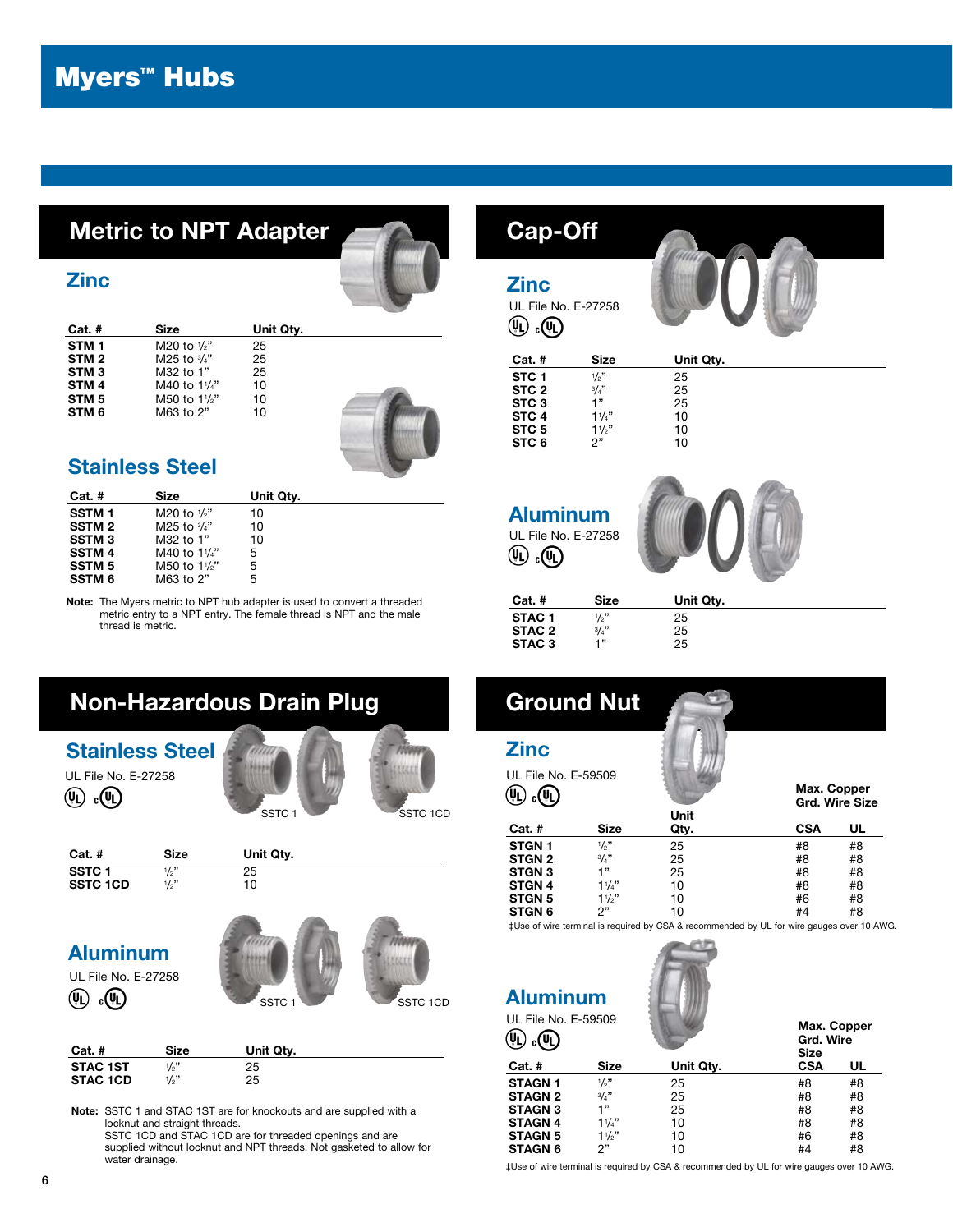

# **Dimensions**



"D" dimension indicates maximum panel thickness hub will accommodate.

|                |                |                |                 |               | Е.    |       |                    |                                    |              | κ<br>(Mounting Hole) |                |  |
|----------------|----------------|----------------|-----------------|---------------|-------|-------|--------------------|------------------------------------|--------------|----------------------|----------------|--|
| Size           | А              | в              | С               | D             | Min.  | Max.  |                    | G                                  | н            | Min.                 | Max.           |  |
| $\frac{3}{8}$  | $1\frac{3}{2}$ | $1\frac{1}{8}$ | 21/32           | $\frac{1}{8}$ | .468  | .493  | $3/8$ NPT          | 3/ <sub>8</sub> NPSM               | $60^\circ$   | 43/64                | 11/16          |  |
| $\frac{1}{2}$  | $1^{11}/_{32}$ | $1^{7}/_{16}$  | 13/16           | 3/16          | .591  | .622  | $1/2$ NPT          | $1/2$ NPSM                         | $60^\circ$   | 55/64                | $\frac{7}{8}$  |  |
| $^{3}/_{4}$    | $1^{15}/_{32}$ | $1^{23}/_{32}$ | 29/32           | 3/16          | .783  | .824  | $3/4$ NPT          | $3/4$ NPSM                         | $60^\circ$   | $1\frac{1}{16}$      | $1\frac{1}{8}$ |  |
| 1              | $1^{21}/_{32}$ | $\mathcal{P}$  | $1\frac{1}{32}$ | 1/4           | .997  | 1.049 | 1 NPT              | 1 NPSM                             | $60^\circ$   | $1^{21}/_{64}$       | $1\frac{3}{8}$ |  |
| 11/4           | $1^{11}/_{16}$ | $2^{3}/_{8}$   | $1\frac{1}{32}$ | $\frac{1}{4}$ | 1.311 | 1.380 | $1\frac{1}{4}$ NPT | <b>11/4 NPSM</b>                   | $60^\circ$   | 143/64               | $1^{3}/_{4}$   |  |
| $1\frac{1}{2}$ | $1^{11}/_{16}$ | $2^{3}/_{4}$   | $1\frac{1}{32}$ | $^{1}/_{4}$   | 1.529 | 1.610 | $1\frac{1}{2}$ NPT | $1\frac{1}{2}$ NPSM                | $60^\circ$   | $1^{59}/_{64}$       | $\overline{2}$ |  |
| $\overline{2}$ | $1^{3}/_{4}$   | $3^{1/4}$      | $1\frac{3}{32}$ | $\frac{1}{4}$ | 1.964 | 2.067 | 2 NPT              | 2 NPSM                             | $60^\circ$   | $2^{25}/_{64}$       | $2^{1/2}$      |  |
| $2^{1/2}$      | $2^{7}/_{32}$  | $3^{3}/_{4}$   | $1\frac{9}{32}$ | $\frac{1}{4}$ | 2.346 | 2.469 | $2\frac{1}{2}$ NPT | 2 <sup>1</sup> / <sub>2</sub> NPSM | $60^\circ$   | $2^{57}/_{64}$       | 3              |  |
| 3              | $2^{5}/_{16}$  | $4^{3}/_{8}$   | $1\frac{3}{8}$  | $\frac{1}{4}$ | 2.915 | 3.068 | 3 NPT              | 3 NPSM                             | $45^\circ$   | $3^{33}/_{64}$       | $3^{5}/_8$     |  |
| $3^{1/2}$      | $2^{3}/_{8}$   | 5              | $1^{7}/_{16}$   | $\frac{1}{4}$ | 3.371 | 3.548 | $3\frac{1}{2}$ NPT | $3\%$ NPSM                         | $45^{\circ}$ | $4\frac{1}{64}$      | $4\frac{1}{8}$ |  |
| 4              | $2^{7}/_{16}$  | $5\frac{1}{2}$ | $1\frac{1}{2}$  | $\frac{1}{4}$ | 3.825 | 4.026 | 4 NPT              | 4 NPSM                             | $45^{\circ}$ | $4^{33}/_{64}$       | $4^{5}/_{8}$   |  |
| 5              | $2^{15}/_{16}$ | $6^{7}/_{8}$   | 2               | $^{1}/_{4}$   | 4.795 | 5.047 | 5 NPT              | 5 NPSM                             | $45^{\circ}$ | $5^{37}/_{64}$       | $5^{11}/_{16}$ |  |
| 6              | 3              | $7^{11}/_{16}$ | 2               | 5/16          | 5.762 | 6.065 | 6 NPT              | 6 NPSM                             | $45^{\circ}$ | $6^{41}/_{64}$       | $6^{3}/_{4}$   |  |

# Spacing Chart

#### CONDUIT OR PIPE SIZE

| Conduit<br><b>Size</b>                                               | 1/4         | 3/8         | 1/2         | 3/4         |             | $1 - 1/4$                                                                                                                                     | $1 - 1/2$   | $\overline{2}$                                                                                                                                                                                                      | $2 - 1/2$                           | 3                                                                                                                      | $3 - 1/2$  | 4           | 5          | 6           |  |
|----------------------------------------------------------------------|-------------|-------------|-------------|-------------|-------------|-----------------------------------------------------------------------------------------------------------------------------------------------|-------------|---------------------------------------------------------------------------------------------------------------------------------------------------------------------------------------------------------------------|-------------------------------------|------------------------------------------------------------------------------------------------------------------------|------------|-------------|------------|-------------|--|
| 3/8                                                                  | $1 - 5/32$  | $1 - 1/4$   |             |             |             |                                                                                                                                               |             |                                                                                                                                                                                                                     |                                     |                                                                                                                        |            |             |            |             |  |
| 1/2                                                                  | $1 - 5/16$  | $1 - 13/32$ | $1 - 9/16$  |             |             | 1. Dimensions in top row (boxed squares) are centers for conduits of same size.<br>Example: How close may 3" conduits be spaced? Answer 41/2" |             |                                                                                                                                                                                                                     |                                     |                                                                                                                        |            |             |            |             |  |
| 3/4                                                                  | $1 - 7/16$  | $1 - 17/32$ | $1 - 11/16$ | $1 - 13/16$ |             |                                                                                                                                               |             | 2. Dimensions in light blue shaded squares are for centers of conduits<br>NOT of the same size. Example: What is the minimum spacing for 2"<br>and 3/4" conduit? Read down column marked 2" to figure opposite 3/4" |                                     |                                                                                                                        |            |             |            |             |  |
| 1                                                                    | $1 - 9/32$  | $1 - 11/16$ | $1 - 27/32$ | $1 - 31/32$ | $2 - 1/8$   |                                                                                                                                               |             |                                                                                                                                                                                                                     |                                     |                                                                                                                        |            |             |            |             |  |
| $1 - 1/4$                                                            | $1 - 25/32$ | $1 - 7/8$   | $2 - 1/32$  | $2 - 5/32$  | $2 - 5/16$  | $2 - 1/2$                                                                                                                                     |             |                                                                                                                                                                                                                     | and find dimensions is $2^{19}/2$ . |                                                                                                                        |            |             |            |             |  |
| $1 - 1/2$                                                            | $1 - 31/32$ | $2 - 1/16$  | $2 - 7/32$  | $2 - 11/32$ | $2 - 1/2$   | $2 - 11/16$                                                                                                                                   | $2 - 7/8$   |                                                                                                                                                                                                                     |                                     | Note. Minimum spacing dimensions as shown will give<br>approximately 1/ <sub>8</sub> " clearance between locking nuts. |            |             |            |             |  |
| $\overline{2}$                                                       | $2 - 7/32$  | $2 - 5/16$  | $2 - 15/32$ | $2 - 19/32$ | $2 - 3/4$   | $2 - 15/16$                                                                                                                                   | $3 - 1/8$   | $3 - 3/8$                                                                                                                                                                                                           |                                     |                                                                                                                        |            |             |            |             |  |
| $2 - 1/2$                                                            | $2 - 15/32$ | $2 - 9/16$  | $2 - 23/32$ | $2 - 27/32$ | 3           | $3 - 3/16$                                                                                                                                    | $3 - 3/8$   | $3 - 5/8$                                                                                                                                                                                                           | $3 - 7/8$                           |                                                                                                                        |            |             |            |             |  |
| 3                                                                    | $2 - 25/32$ | $2 - 7/8$   | $3 - 1/32$  | $3 - 5/32$  | $3 - 5/16$  | $3 - 1/2$                                                                                                                                     | $3 - 11/16$ | $3 - 15/16$                                                                                                                                                                                                         | $4 - 3/16$                          | $4 - 1/2$                                                                                                              |            |             |            |             |  |
| $3 - 1/2$                                                            | $3 - 3/32$  | $3 - 3/16$  | $3 - 11/32$ | $3 - 15/32$ | $3 - 5/8$   | $3 - 13/16$                                                                                                                                   | 4           | $4 - 1/4$                                                                                                                                                                                                           | $4 - 1/2$                           | $4 - 13/16$                                                                                                            | $5 - 1/8$  |             |            |             |  |
| 4                                                                    | $3 - 11/32$ | $3 - 7/16$  | $3 - 19/32$ | $3 - 23/32$ | $3 - 7/8$   | $4 - 1/16$                                                                                                                                    | $4 - 1/4$   | $4 - 1/2$                                                                                                                                                                                                           | $4 - 3/4$                           | $5 - 1/16$                                                                                                             | $5 - 3/8$  | $5 - 3/4$   |            |             |  |
| 5                                                                    | $4 - 1/32$  | $4 - 1/8$   | $4 - 9/32$  | $4 - 13/32$ | $4 - 9/16$  | $4 - 3/4$                                                                                                                                     | $4 - 15/16$ | $5 - 3/16$                                                                                                                                                                                                          | $5 - 7/16$                          | $5 - 3/4$                                                                                                              | $6 - 1/16$ | $6 - 3/16$  | $7 - 1/8$  |             |  |
| 6                                                                    | $4 - 13/32$ | $4 - 1/2$   | $4 - 21/32$ | $4 - 25/32$ | $4 - 15/16$ | $5 - 1/8$                                                                                                                                     | $5 - 5/16$  | $5 - 9/16$                                                                                                                                                                                                          | $5 - 13/16$                         | $6 - 1/8$                                                                                                              | $6 - 7/16$ | $6 - 11/16$ | $7 - 3/8$  | $7 - 3/4$   |  |
| Minimum space from center of pipe or conduit to nearest obstruction. |             |             |             |             |             |                                                                                                                                               |             |                                                                                                                                                                                                                     |                                     |                                                                                                                        |            |             |            |             |  |
|                                                                      | 19/32       | 11/16       | 27/32       | 31/32       | $1 - 1/8$   | $1 - 5/16$                                                                                                                                    | $1 - 1/2$   | $1 - 3/4$                                                                                                                                                                                                           | $\overline{2}$                      | $2 - 5/16$                                                                                                             | $2 - 5/8$  | $2 - 7/8$   | $3 - 9/16$ | $3 - 15/16$ |  |